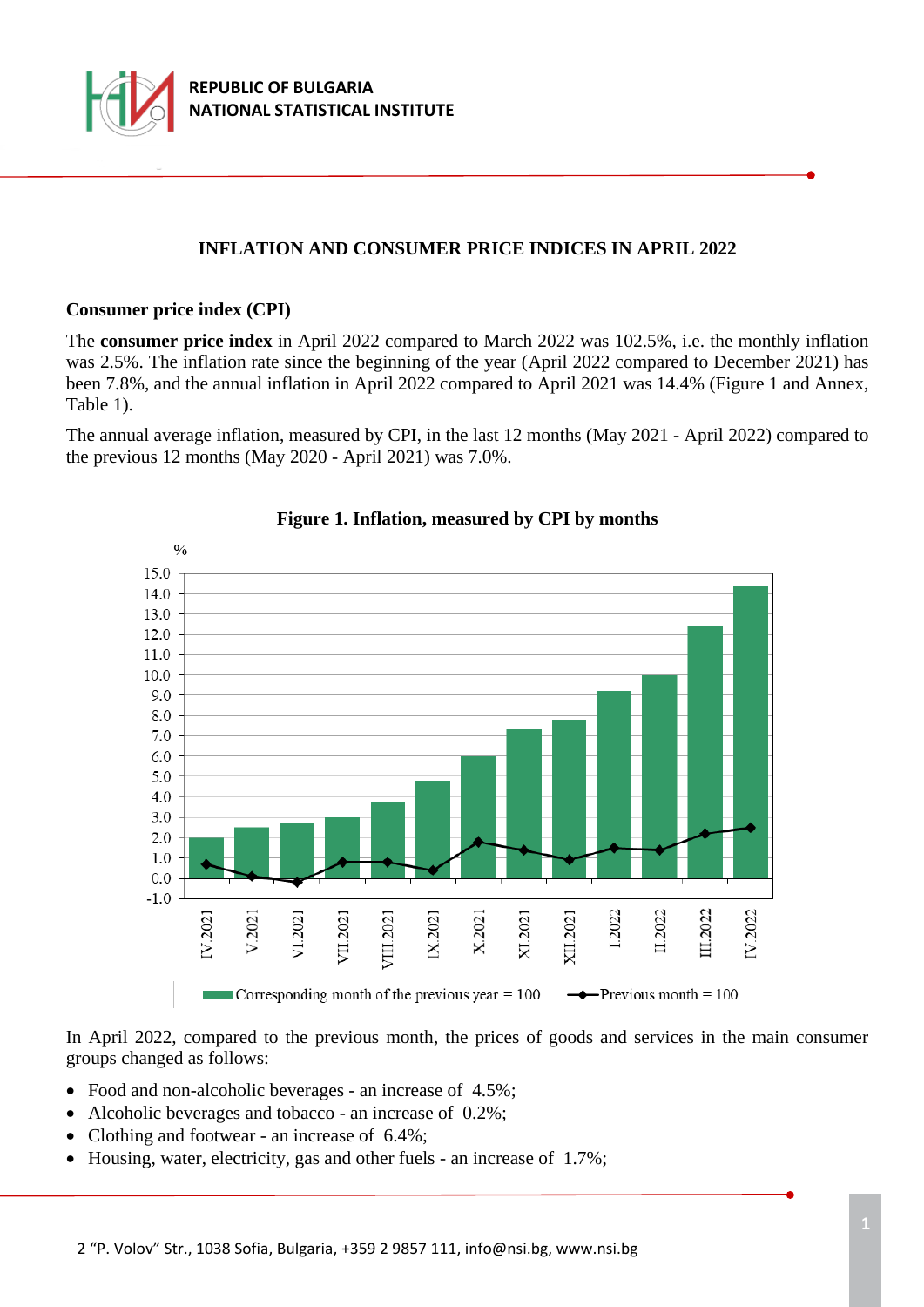

- Furnishings, household equipment and routine maintenance of the house an increase of  $1.5\%$ ;
- $\bullet$  Health an increase of 0.1%;
- Transport an increase of 3.5%;
- Communications an increase of 0.4%;
- Recreation and culture the prices remained at the level of the previous month;
- Education an increase of 0.2%;
- Restaurants and hotels an increase of 2.6%;
- Miscellaneous goods and services a decrease of 2.9%.

### **Harmonized index of consumer prices (HICP)**

The **harmonized index of consumer prices** in April 2022 compared to March 2022 was 102.1%, i.e. the monthly inflation was 2.1%. The inflation rate since the beginning of the year (April 2022 compared to December 2021) has been 6.8%, and the annual inflation in April 2022 compared to April 2021 was 12.1% (Annex, Table 2).

The annual average inflation, measured by HICP, in the last 12 months (May 2021 - April 2022) compared to the previous 12 months (May 2020 - April 2021) was 5.9%.

In terms of HICP, in April 2022 compared to the previous month, the prices of goods and services in the main consumer groups changed as follows:

- Food and non-alcoholic beverages an increase of 4.2%;
- Alcoholic beverages and tobacco an increase of 0.3%;
- Clothing and footwear an increase of 5.9%;
- Housing, water, electricity, gas and other fuels an increase of 1.9%;
- Furnishings, household equipment and routine maintenance of the house an increase of 1.6%;
- $\bullet$  Health an increase of 0.1%;
- Transport an increase of 3.4%;
- Communications an increase of 0.4%;
- Recreation and culture an increase of 0.3%;
- Education an increase of 0.2%;
- Restaurants and hotels an increase of 2.1%;
- Miscellaneous goods and services a decrease of 1.4%.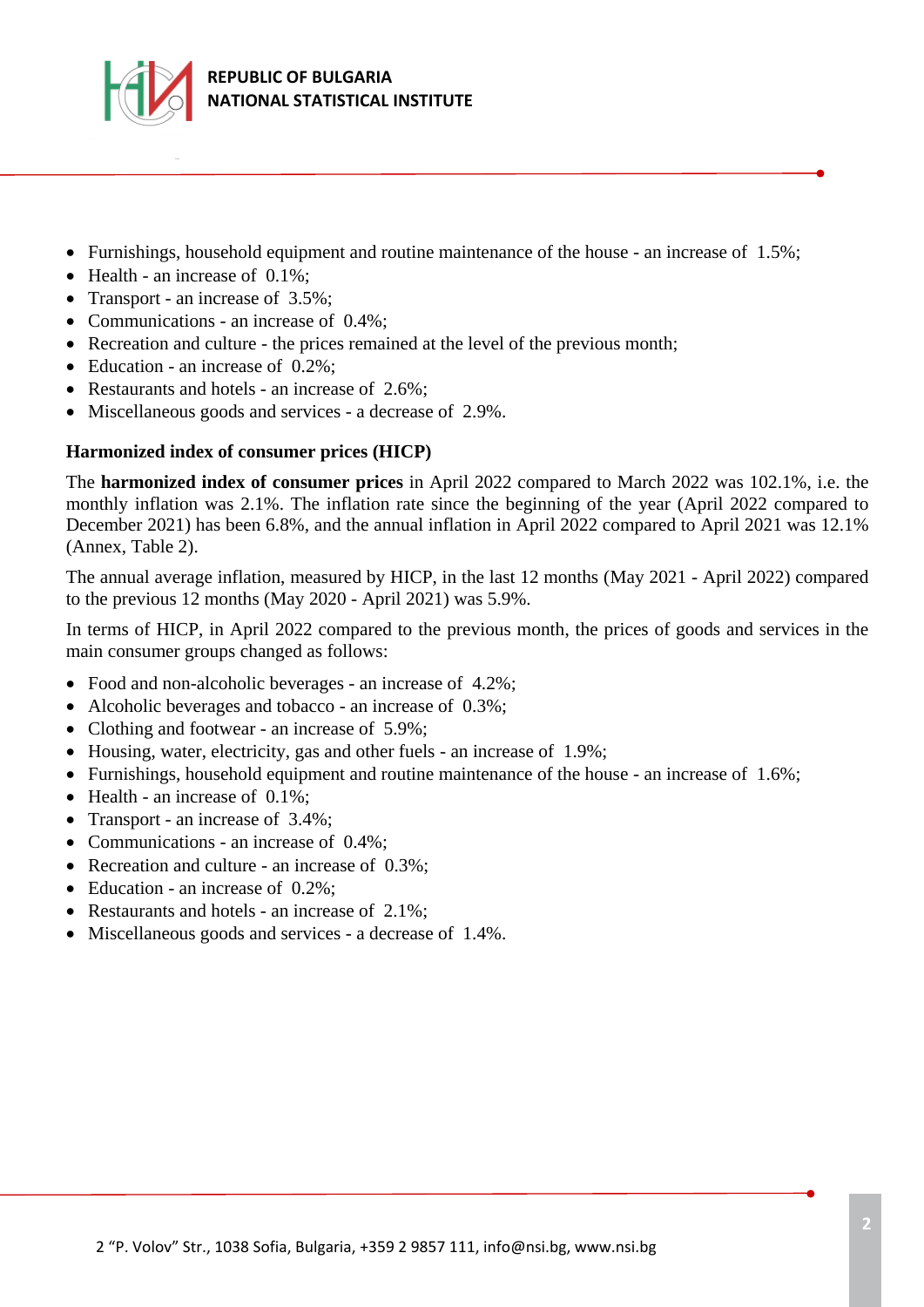

#### **Price index of a small basket (PISB)**

The **price index of a small basket** in April 2022 compared to March 2022 was 102.9%, and the overall increase since the beginning of the year (April 2022 compared to December 2021) has been 109.1% (Annex, Table 3).

In April 2022, compared to the previous month, the prices of goods and services in the small basket for the 20% of households with the lowest income changed as follows:

- Food products an increase of 4.5%;
- Non-food products an increase of 1.8%;
- Services an increase of  $0.2\%$ .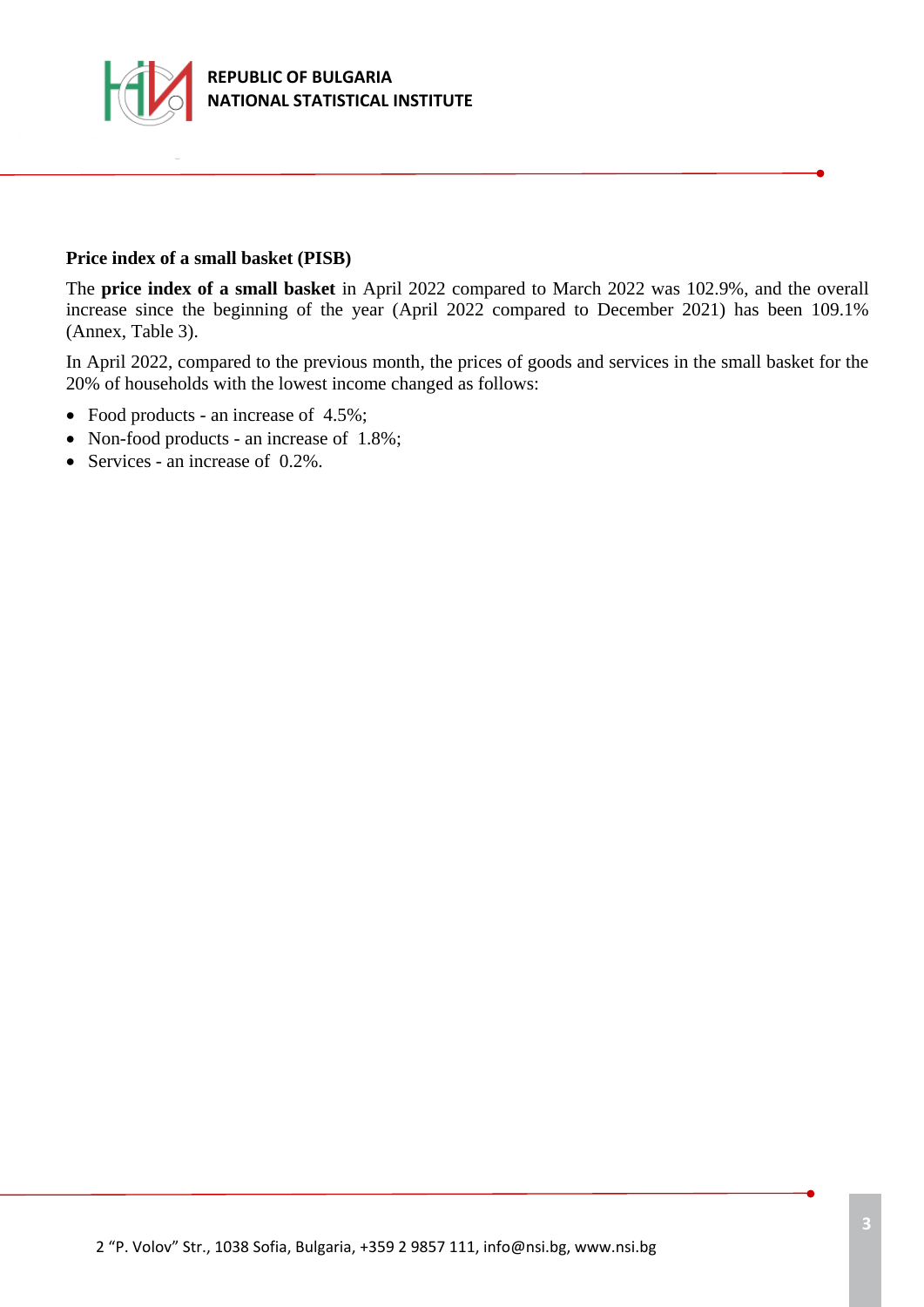

### **Methodological notes**

i<br>L

The **consumer price index (CPI) is the official measure of inflation in the Republic of Bulgaria.** It measures the total relative price change of goods and services used by households for private (nonproduction) consumption and is calculated by applying the structure of the final monetary consumption expenditures of Bulgarian households. The main source of information for the expenditures is the household budget survey in the country. The CPI in year *t* is calculated with the expenditures' structure of year *t-1.*

The **Harmonized Index of Consumer Prices (HICP) is the comparable measure of inflation across EU Member states. It is one of the criterions of price stability and the readiness of Bulgaria to join the eurozone.** HICP, as well as CPI, measures the total relative price change of goods and services. Both indices are calculated using the same basket of goods and services, but differ with respect to the weights used. HICP is calculated using weights, which reflect the individual and the collective consumption of all households (incl. institutional and foreign households) in the economic territory of the country. The main source of information for HICP weights is the national accounts (NA) data. For the calculation of the HICP in 2022, NA data for households' final monetary consumption expenditures (HFMCE) - domestic concept in 2020 is used. NA 2020 data are reviewed and updated to make them representative of the year 2021 following Eurostat's methodological guidance on the compilation of HICP weights in case of large changes in consumer expenditures<sup>1</sup>.

In compliance with Regulation (EC) No. 2015/2010 **since January 2016, the base year for HICP has been changed** and all indices have been calculated and published using **2015 as a base year.** The time series have been recalculated according to the new base year and have been posted on the NSI website (www.nsi.bg).

The **Price Index of a Small Basket (PISB)** is a measurement of the relative average price changes of 100 socially useful and vital living goods and services. The weights of this index reflect the expenditures of the 20% lowest households' incomes. The source for weights information is the Households Budget Survey in the country. This index in year *t* is calculated with the weights of year *t-1.*

The **chain** consumer price indices measure the price change in the current month compared to the previous month. The chain consumer price indices are used as a measure of **monthly inflation.**

The **12-month** consumer price indices measure the price changes occurring between the current month and the same month of the previous year. The 12-month consumer price indices are used as a measure of **annual inflation.**

Consumer price indices **over December of the previous year** measure the accumulated changes in prices of the current month with respect to December of the previous year. Consumer price indices over December of the previous year are used as measures of **inflation since the beginning of the year.** In December of each year, the 12-months index is equal to the index over December of the previous year.

The **annual average** consumer price indices measure the average price change during the 12 months of the current year compared to the average price change during the 12 months of the previous year. The annual average consumer price indices are used as a measure of the **annual average inflation.**

<sup>&</sup>lt;sup>1</sup> Guidance on the compilation of HICP weights in case of large changes in consumer expenditures, Eurostat, Directorate C, Macro-economic statistics, 3.02.2020:

[https://ec.europa.eu/eurostat/documents/10186/10693286/Guidance-on-the-compilation-of-HICP-weights-in-case-of-large](https://ec.europa.eu/eurostat/documents/10186/10693286/Guidance-on-the-compilation-of-HICP-weights-in-case-of-large-changes-in-consumer-expenditures.pdf)[changes-in-consumer-expenditures.pdf.](https://ec.europa.eu/eurostat/documents/10186/10693286/Guidance-on-the-compilation-of-HICP-weights-in-case-of-large-changes-in-consumer-expenditures.pdf)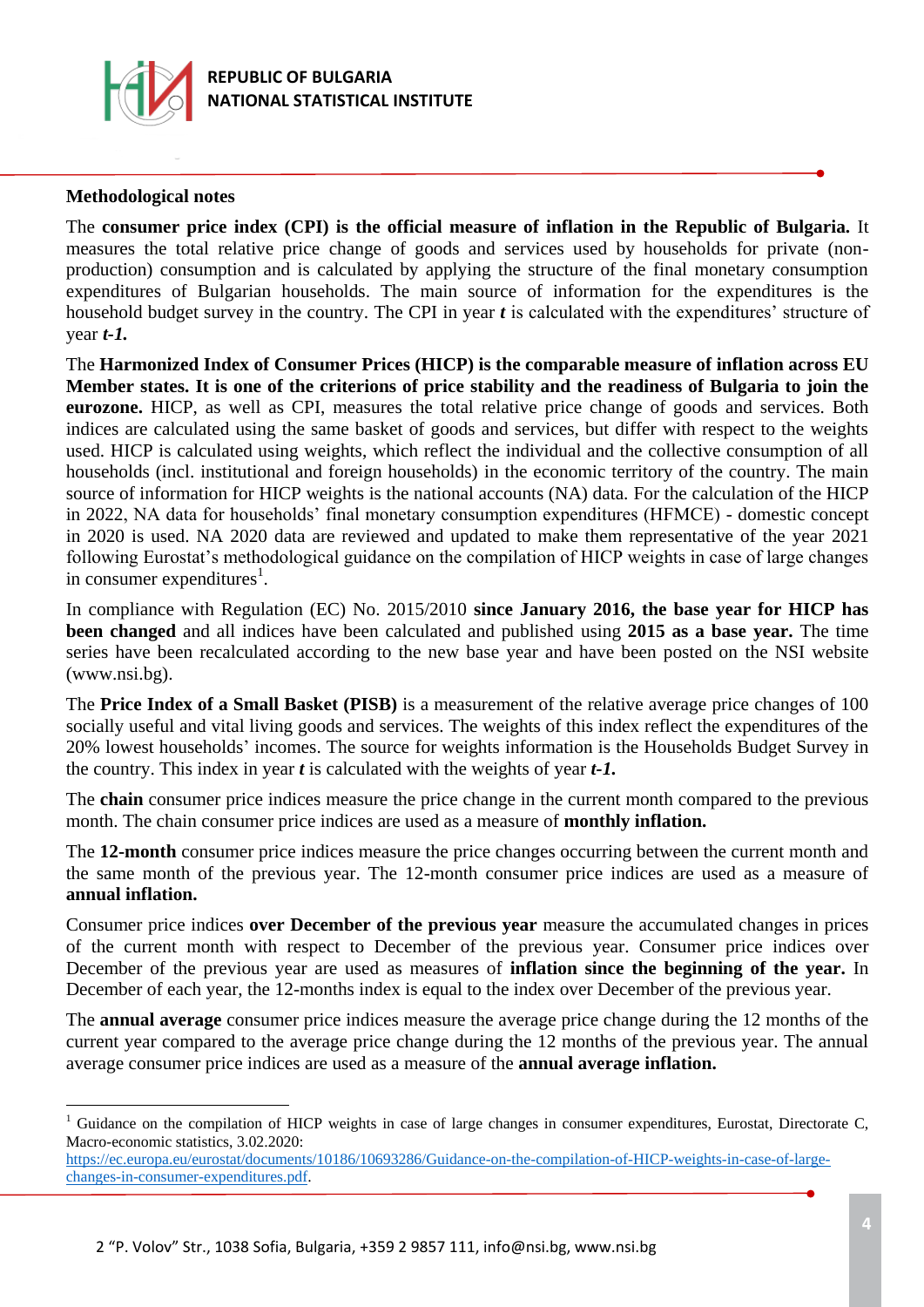

#### **Annex**

#### **Table 1**

# **Consumer price indices in April 2022**

|                         |                                            |         |                                  |                                 | (Per cent)                                                |  |
|-------------------------|--------------------------------------------|---------|----------------------------------|---------------------------------|-----------------------------------------------------------|--|
|                         |                                            |         | April 2022                       |                                 |                                                           |  |
| <b>Commodity groups</b> |                                            | Weights | <b>Previous</b><br>month $= 100$ | <b>December</b><br>$2021 = 100$ | Corresponding<br>month of the<br>previous year<br>$= 100$ |  |
| $\bf{00}$               | <b>Total CPI</b>                           | 100.000 | 102.5                            | 107.8                           | 114.4                                                     |  |
| 01                      | Food and non-alcoholic beverages           | 31.625  | 104.5                            | 114.2                           | 121.3                                                     |  |
| 02                      | Alcoholic beverages and tobacco            | 4.934   | 100.2                            | 100.8                           | 101.9                                                     |  |
| 03                      | Clothing and footwear                      | 4.296   | 106.4                            | 102.8                           | 105.7                                                     |  |
| 04                      | Housing, water, electricity, gas and other |         |                                  |                                 |                                                           |  |
|                         | fuels                                      | 17.193  | 101.7                            | 104.1                           | 115.8                                                     |  |
| 05                      | Furnishings, household equipment and       |         |                                  |                                 |                                                           |  |
|                         | routine household maintenance              | 5.576   | 101.5                            | 105.0                           | 109.6                                                     |  |
| $06 \,$                 | Health                                     | 8.090   | 100.1                            | 101.1                           | 101.8                                                     |  |
| 07                      | Transport                                  | 9.127   | 103.5                            | 114.3                           | 128.6                                                     |  |
| 08                      | Communication                              | 5.402   | 100.4                            | 102.2                           | 98.4                                                      |  |
| 09                      | Recreation and culture                     | 4.608   | 100.0                            | 103.1                           | 113.4                                                     |  |
| 10                      | Education                                  | 0.624   | 100.2                            | 101.3                           | 105.5                                                     |  |
| 11                      | Restaurants and hotels                     | 3.689   | 102.6                            | 109.8                           | 116.0                                                     |  |
| 12                      | Miscellaneous goods and services           | 4.837   | 97.1                             | 100.9                           | 102.7                                                     |  |
| Foods                   |                                            | 32.997  | 104.4                            | 113.8                           | 120.7                                                     |  |
| Non-foods               |                                            | 36.016  | 102.2                            | 106.2                           | 113.6                                                     |  |
| Catering                |                                            | 3.215   | 102.7                            | 110.4                           | 116.6                                                     |  |
| <b>Services</b>         |                                            | 27.773  | 100.4                            | 102.4                           | 107.6                                                     |  |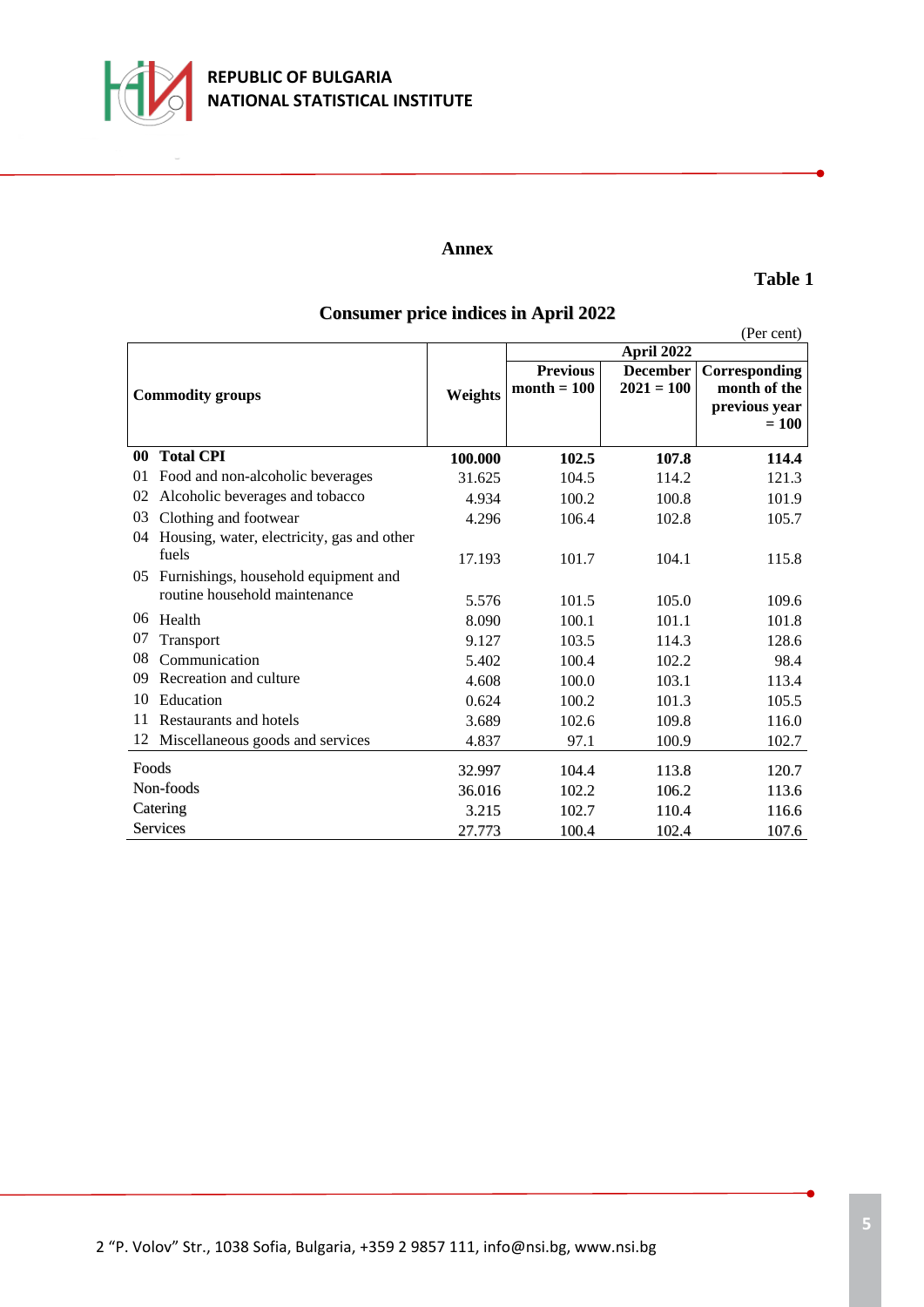

# **Table 2**

# **Harmonized indices of consumer prices in April 2022**

| <b>Commodity groups</b> |                                      |          | April 2022   |                                  |                                 |                                                |
|-------------------------|--------------------------------------|----------|--------------|----------------------------------|---------------------------------|------------------------------------------------|
|                         |                                      | Weights  | $2015 = 100$ | <b>Previous</b><br>$month = 100$ | <b>December</b><br>$2021 = 100$ | Corresponding<br>month of the<br>previous year |
|                         |                                      |          |              |                                  |                                 | $= 100$                                        |
|                         |                                      | %        |              |                                  | $\frac{0}{0}$                   |                                                |
| 00                      | <b>Total HICP</b>                    | 1000.000 | 121.12       | 102.1                            | 106.8                           | 112.1                                          |
| 01                      | Food and non-alcoholic beverages     | 227.300  | 142.20       | 104.2                            | 113.4                           | 120.2                                          |
| 02                      | Alcoholic beverages and tobacco      | 57.880   | 113.67       | 100.3                            | 101.2                           | 102.5                                          |
| 03                      | Clothing and footwear                | 38.676   | 101.91       | 105.9                            | 102.8                           | 105.8                                          |
| 04                      | Housing, water, electricity, gas and |          |              |                                  |                                 |                                                |
|                         | other fuels                          | 119.880  | 129.77       | 101.9                            | 105.0                           | 115.2                                          |
| $0.5^{\circ}$           | Furnishings, household equipment     |          |              |                                  |                                 |                                                |
|                         | and routine household maintenance    | 62.879   | 112.01       | 101.6                            | 105.0                           | 109.7                                          |
| $06^{\circ}$            | Health                               | 86.139   | 106.77       | 100.1                            | 101.1                           | 101.8                                          |
| 07                      | Transport                            | 137.521  | 119.80       | 103.4                            | 111.4                           | 122.6                                          |
| 08                      | Communication                        | 56.268   | 88.28        | 100.4                            | 102.2                           | 98.4                                           |
| 09                      | Recreation and culture               | 78.210   | 112.05       | 100.3                            | 102.8                           | 106.4                                          |
| 10                      | Education                            | 15.152   | 128.02       | 100.2                            | 101.6                           | 105.9                                          |
| 11                      | Restaurants and hotels               | 62.278   | 135.38       | 102.1                            | 108.4                           | 114.8                                          |
|                         | 12 Miscellaneous goods and services  | 57.818   | 118.81       | 98.6                             | 101.4                           | 102.8                                          |